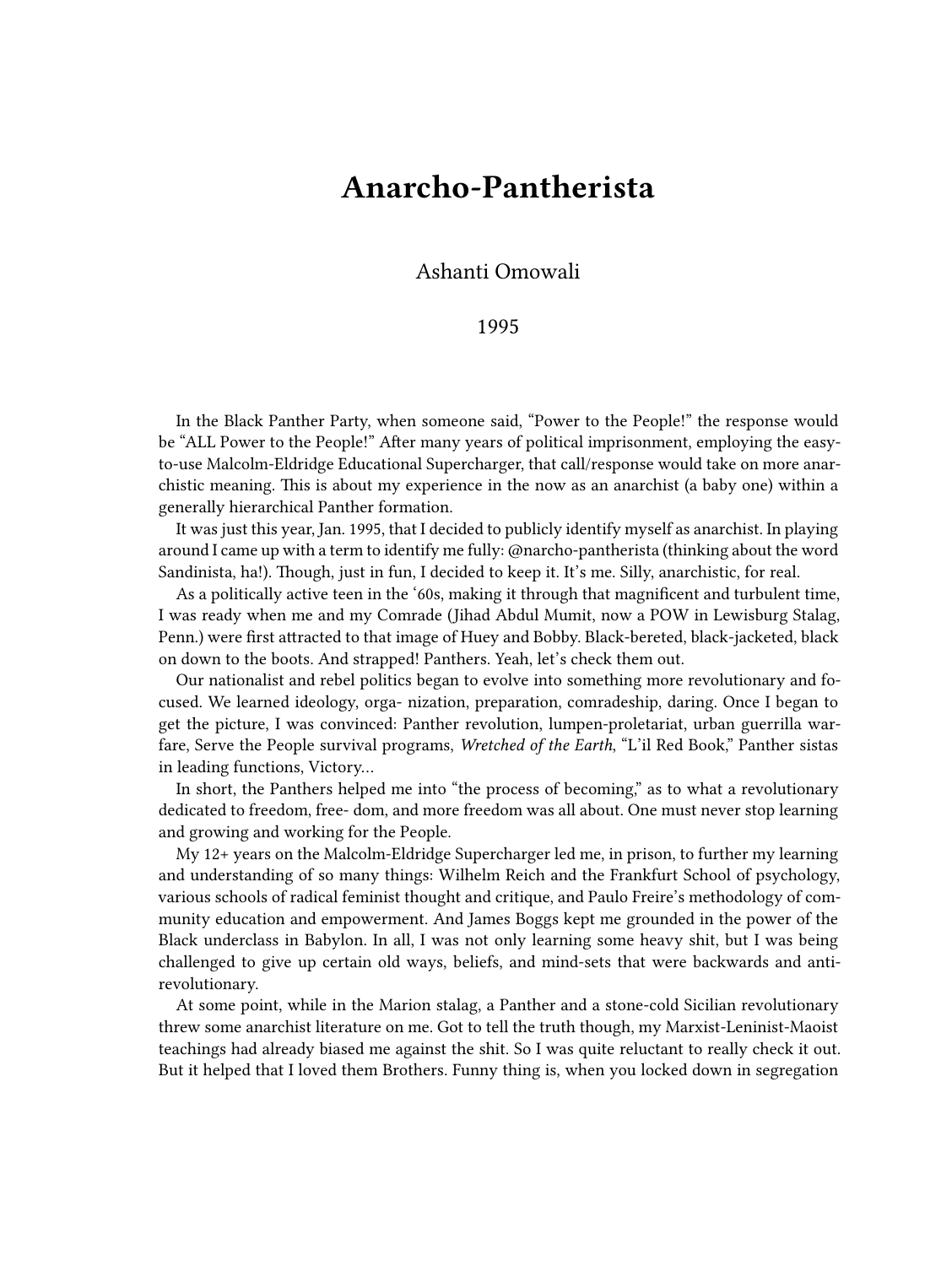for months and done read every muthafuckin' thing else, you get bored. After a while, you'll pick up and read toilet paper! What happened was that I did read the shit and regardless of what my Marxist-Leninist-Maoist authorities had said against it, this anarchism was raising some good points.

As I relaxed my mind-set, I learned more. Combined with the insights of the more progressive and radical psychologies and feminist critiques, things that I had experienced in the past and my understanding of movement history began to look different. Structure, sexism, authoritarian peer pressure against individuality, spontaneity, cre- ativity and love. Come to find out that this guy named Bakunin had some valid criticisms of the god Marx, and Kropotkin was deep in Lenin's shit and Marxist revolution wasn't the only way to go.

Years before (before my kapture in 74), another Panther, Frankie Ziths had given me a mimeographed thing on the anarchist Makhno and his forces and their foul treat- ment by the Bolsheviks. Couldn't handle it then, but now 15 years later I read it again and again. Frankie was like that—very, very critical thinker. No respecter of titles. Practice counts. My Comrade passed before I could say thanks.

Anarchism came to mean the same long-range objective held by my revolutionary nationalist movement and the general radical movement as far as evolving or creating a communist society. The anarchist differed in terms of *how* to do it. Anarchism said, "Let's promote the People's self-directing and self-governing capacities now." Don't need no authoritarian political parties acting like parental control-freaks. People got brains. Remember, that's where we come from. "Have Faith in the People, Have Faith in the Party," say the Marxist-Leninist-Maoists. No! "Have Faith in the People" and let it stand. If any individual or group got something to offer from their experiences, expertise or "higher" learnings, then let the relationship to the People in struggle be one of facilitation, and not this arrogant leadership.

Mind-set from the old school is a muthafucka. There are times when new knowl- edge can be so powerful that the learner experiences a sense of being overwhelmed. How do I convey all this so that it can be of help to others individually and organizationally. My concern? We gotta win. But only the People's full participation can bring true victory. And the People are real individual human beings, like me—with brains, desires, fears, angers, dreams, etc. Before coming out of prison in '85 I made a personal vow to never ignore this. I was coming out bringing my learnings in psychology, feminism, and anarchism. They were now a part of me.

The Black Panther Collective was formed about a year ago as a result of people in the slave quarters seeing the Black Panther newspaper. Many expressed an interest in the activities of the Black Panther Newspaper Committee, a formation of former members of the BPP. These mainly young brothas and sistas expressed a desire to wanna work Revolution in their respective slave quarters and do it in the spirit of the Panther as they understood it. So, BPNC/NY decided to call up them numbers and set the process going. I am proud to say that most of the ones who first stepped forward are still with the process. They're baaad and are revolutionaries after our own hearts, as indicated by the fact that we fight all the time (because they got minds of their own!). They wanted two things from us: (1) to be involved in community work, including political prisoner work, and (2) P.E., political education, including BP history and style of practice. We were more than happy to provide both. But this was, and still is, no easy process, because they demanded Leadership! Anarchism has taught me to pay particular attention to this concept and its political dangers to individuality, spontaneity, creativity, and the overall health and welfare of the Revolution for a truly free society.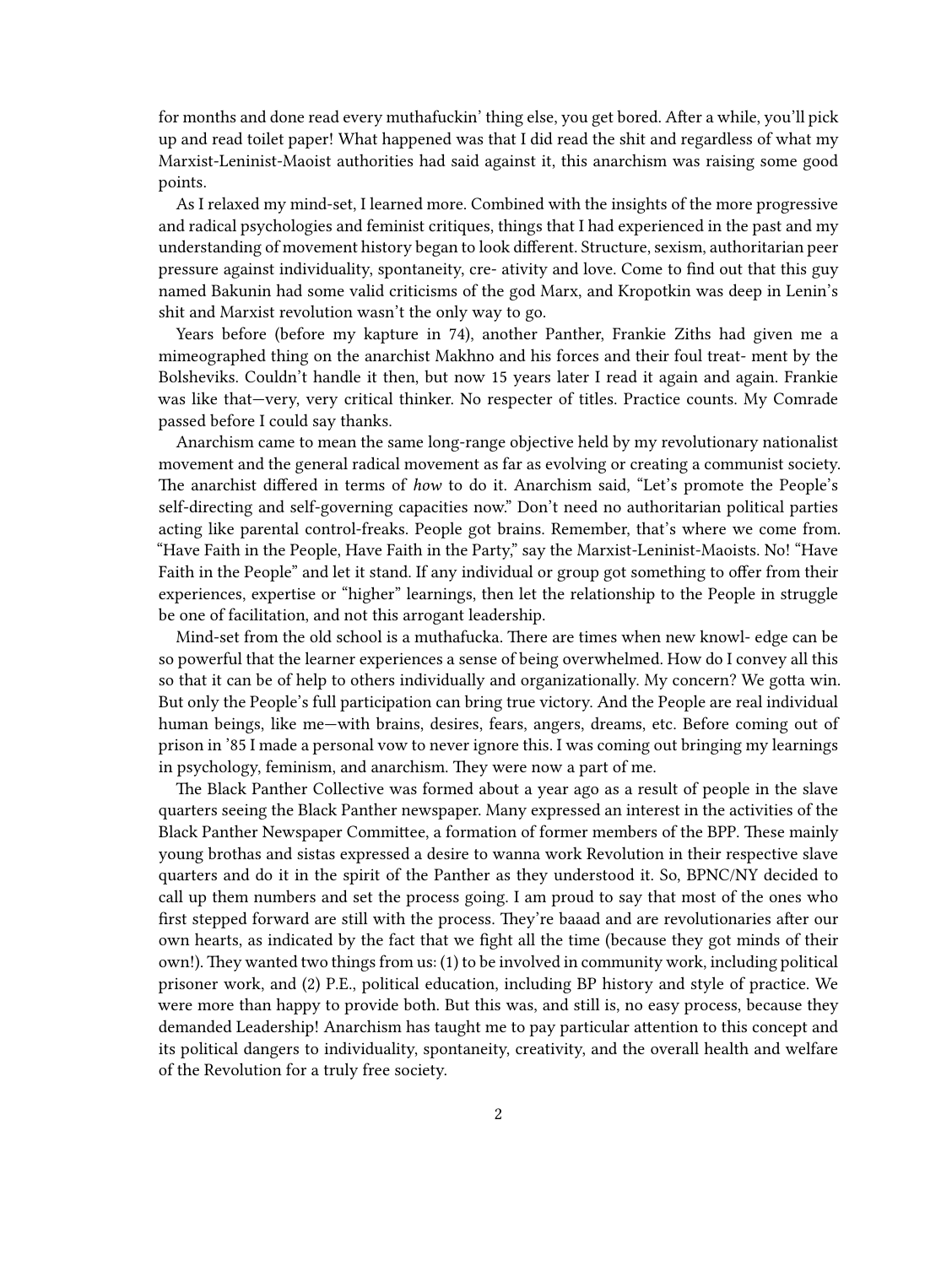Revolution is learning how to bring a large variety of personalities together into a powerful harmony. This harmony must lay down some general direction and get work done. It's never easy. It's struggle. It takes a lot of skill. The BP Collective was gonna learn this. We started off without a formal structure. We just called it and got it together. The Old Guard of BPNC too already had responsibilities to put out the newspaper and work to raise consciousness of our comrades who are STILL political prisoners. An informal structure, more or less leaderless, developed around this work with the BPNC encouraging others to join in. And they did!

The initial crew was baaad! Yeah. Sold the Black Panther like they owned it, and with spirit. Wasn't afraid to talk with peo- ple and engage them. Or challenge them for that matter. "Well, why don't you wanna buy the paper? It's for you, Sista. Don't be afraid, Brotha. Don't wait for them to kick down your door…" Mm-m. Panther spirit.

So much work to be done. "There's a Political Prisoner meeting on blah-blah, at 7:00 PM. Those of you who are interested in working…" That's all. They were there. You should see them now with the FREE MUMIA work! We worked so much that we never got around to structure or structuring our activities and decision and direction-making processes. It was gonna cost us, and it did. But it had to happen.

Revolution, after defeat and years gone by, is as much psychological as it is formally political. Panthers, automatic members of the BPNC, came together after years in the absence of the intense, disciplined struggle that we once knew. We been through changes. We were still trying to gel our dif- ferent personalities. But now it's structure time. The Collective is calling for leadership. It is time for the essential struggle to begin: one for clarity, uniformity of will, formal organization of BPC with ideology, a chain of command and rules. Oh god!

In the Collective, everyone is encouraged to speak one's mind. In the BPP, we practiced Mao's Combat Liberalism as best we could. It is still a good thing and not a bad thing. As an anarchist now, with other groundings in psychology and Feminism, I offer, when appropriate, my 2 cents on matters of structure, taking initiative to do things on one's own, and against sexism. A big part of the difficulty I have working my 2 cents is that People raised on hierarchy, authoritarian beliefs truly see such as natural. There's always gotta be leadership. I say why? Who says? What kind? Why assume that there's only one form of organizational structure? And what does it mean when our structure resembles the enemy's? As a member of this Collective body, I accept its general direction even if I am the minority member in my views. Because it is democratic enough to allow input, I can still raise my views, as can anyone. Oh yeah, I get frustrated and angry. But that's normal stuff in any grouping. I think that the BPC who are young-in-experience understand at this point that frustration and anger are part of the process. As we'd say in the Party, "It's a good thing not a bad thing." It's the only way we can pull a diverse group of people together. As one BPNC member said in referring to the Collective, "They are a bunch of crazy-ass muthafuckas," the kind of good human beings who make Revolution.

It's hard to feel comfortable if you truly believe that you see internal dangers in your group. I am one person. I guess I believe like anybody else that my critique is on-point, that my warningsigns should be heeded. But this is a body of people and though it may not be anarchist, it's democratic enough for me to feel that my 2 cents is valued.

My collective knows that I raise my voice against sexism. I talk revolutionary sexuality and lay out condoms on meeting tables. I'm always bringing reading material because I believe we must be encouraged to read, read, read. But I don't want to just get stuck off into Marxist stuff-"Lil' Red Book," etc. No matter how valuable they are. I've shared Lorenzo Komboa Ervin's (Black anar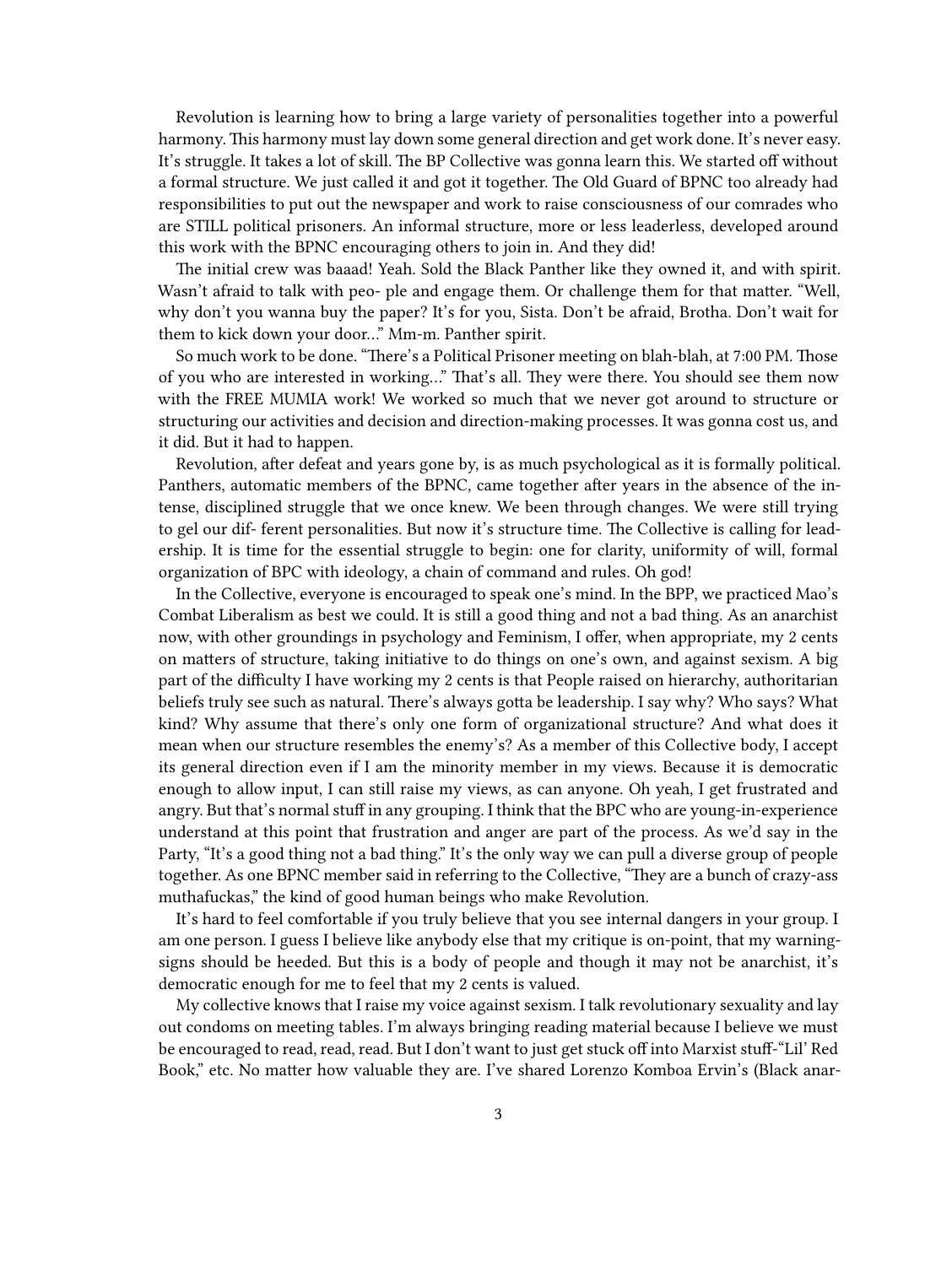chist, former Black Panther, and now member of the Federation of Black Community Partisans) writings with them. Exposure to diverse views and critiques is what is needed. I am one of these diverse "elders," as they call us of BPNC. As the @narcho-pantherista I can only be me and give my best and hope that others see that my main concern is Revolution, ALL Power to the People, and victory over all our enemies, from people who oppose freedom to mind-sets that continue to hold on to anti-freedom, anti-revolutionary ideas.

The BPC is a spirited group of hard-ass revolutionaries. Already, on their own, tired of waiting for us (the leadership), they put a food program into motion on 116<sup>th</sup> St, and Adam Clayton Powell Blvd. in Harlem, the capital of this "captive nation" (I'm a revolutionary intercommunalist, personally, to add fuel to the fire). I say Right On! It's about initiative and I like theirs. The People are their own leaders, their own Liberators. I see myself as participant-facilitator. @narcho-pantherista, the highest stage of pantherism.

ALL POWER TO THE PEOPLE!

Ashanti Omowali